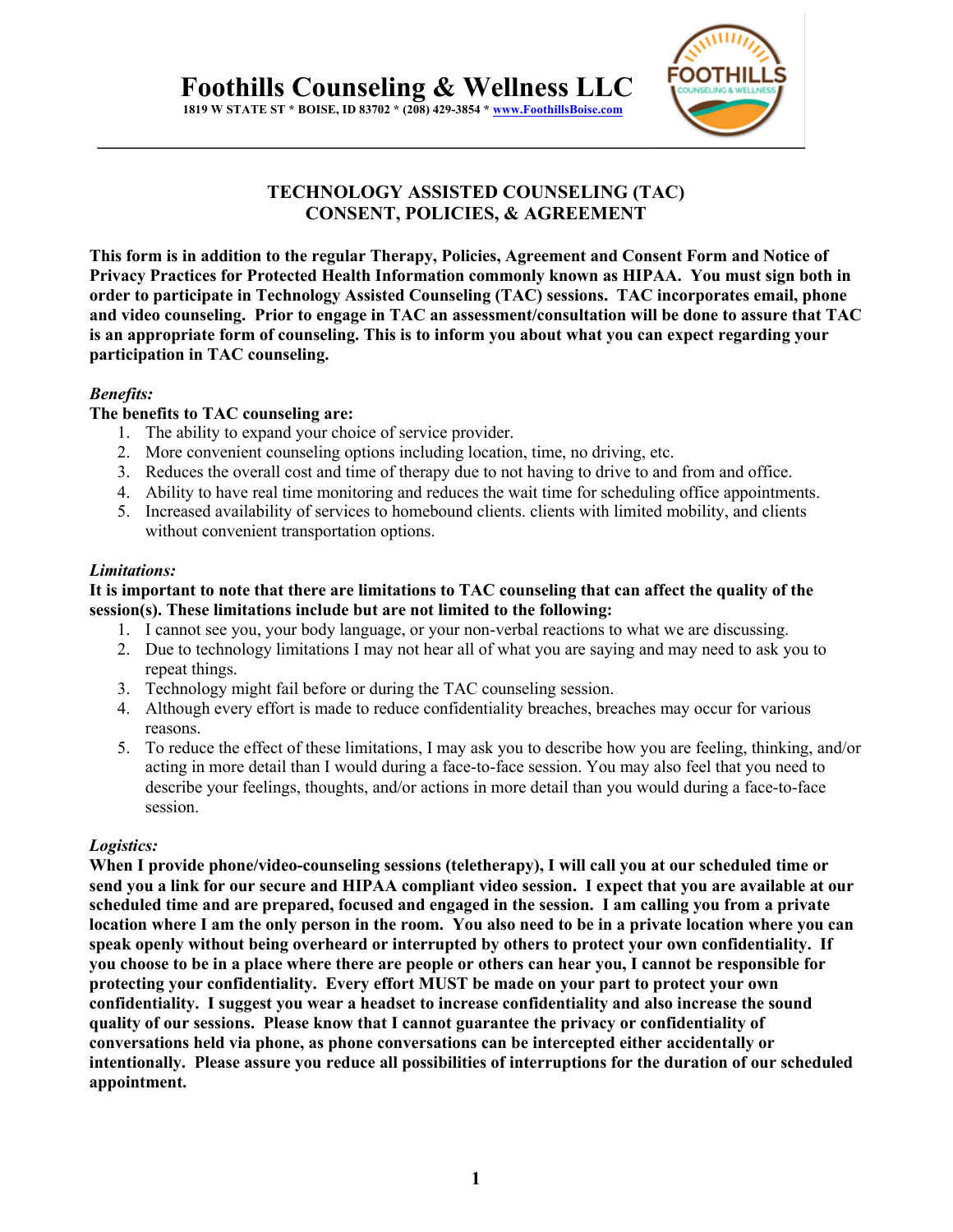

**Please know that per best practices and ethical guidelines I can only practice in the state(s) I am licensed in. That means wherever you reside I must be licensed. You agree to inform me if your therapy location has changed or if you have relocated your domicile to a different jurisdiction.**

*Connection Loss During Phone Sessions:* **If we lose our phone connection during our session, I will call you back immediately. My number may show up as private, restricted, blocked, unknown, or be an outof-state number, please answer. Also attempt to call me back, if I cannot reach you. If we are unable to reach each other due to technological issues, I will attempt to call you 2 times. If I cannot reach you, I will remain available to you during the entire course of our scheduled session. Should you contact me back and there is time left in your session we will continue. If the reason for a connection loss i.e. technology, your phone battery dying, bad reception, etc. occurs on your part, you will still be charged for the entire session. If the loss for connection is a result of something on my end, I will call you from an alternate number if I am able to. Again, the number may show up as restricted or blocked, please be sure to pick it up.** 

*Connection Loss During Video Sessions:* **If we lose our connection during a video session, I will call you to troubleshoot the reason we lost connection. If I cannot reach you, I will remain available to you during the entire course of our scheduled session. Should you contact me back and there is time left in your session we will continue. If the reason for a connection loss i.e. technology, battery dying, bad reception, etc. occurs on your part, you will still be charged for the entire session. If the loss for connection is a result of something on my end, we can either complete our session via phone or plan an alternate time to complete the remaining minutes of our session.** 

**Please list your main number and an alternate number below:**

**Client Phone Number(s): \_\_\_\_\_\_\_\_\_\_\_\_\_\_\_\_\_\_\_\_\_\_\_\_\_\_ \_\_\_\_\_\_\_\_\_\_\_\_\_\_\_\_\_\_\_\_\_\_\_\_\_\_**

#### *Recording of Sessions:*

**Please note that recording, screenshots, etc. of any kind of any session is not permitted and are grounds for termination of the client-therapist relationship.** 

#### *Payment for Services:*

**Payments for services must be made prior to each session. We will take a payment over the phone or charge your card on file and email you the receipt. Payment is to be completed prior to our session.** 

#### *Cancellation Policy:*

**If you must cancel or reschedule a teletherapy appointment, 24-hour advance notice is required, otherwise you will be held financially responsible. Should you cancel or miss an appointment with notification less than 24 hours this will result in being charged a \$60 fee for your missed appointment. Cancellations can be communicated by calling the office at (208) 429-3854, or by emailing Laura at LSiney@FoothillsBoise.com. If clients have more than 2 cancellations during the course of treatment/therapy the therapist and client will address the need for ongoing therapy. Should a client express and wish and/or desire to continue a client may be asked to pre-pay for the session in order to be scheduled. If the client cancels or misses the session with less than 24 hours notice and the session is prepaid, this follows the cancelation guidelines and the payment will not be reimbursed for the missed or canceled session less than 24 hours. Phone/video sessions should be treated as regular in office sessions. If you are late getting on the phone, are unable to talk at our scheduled time, your battery has died and**